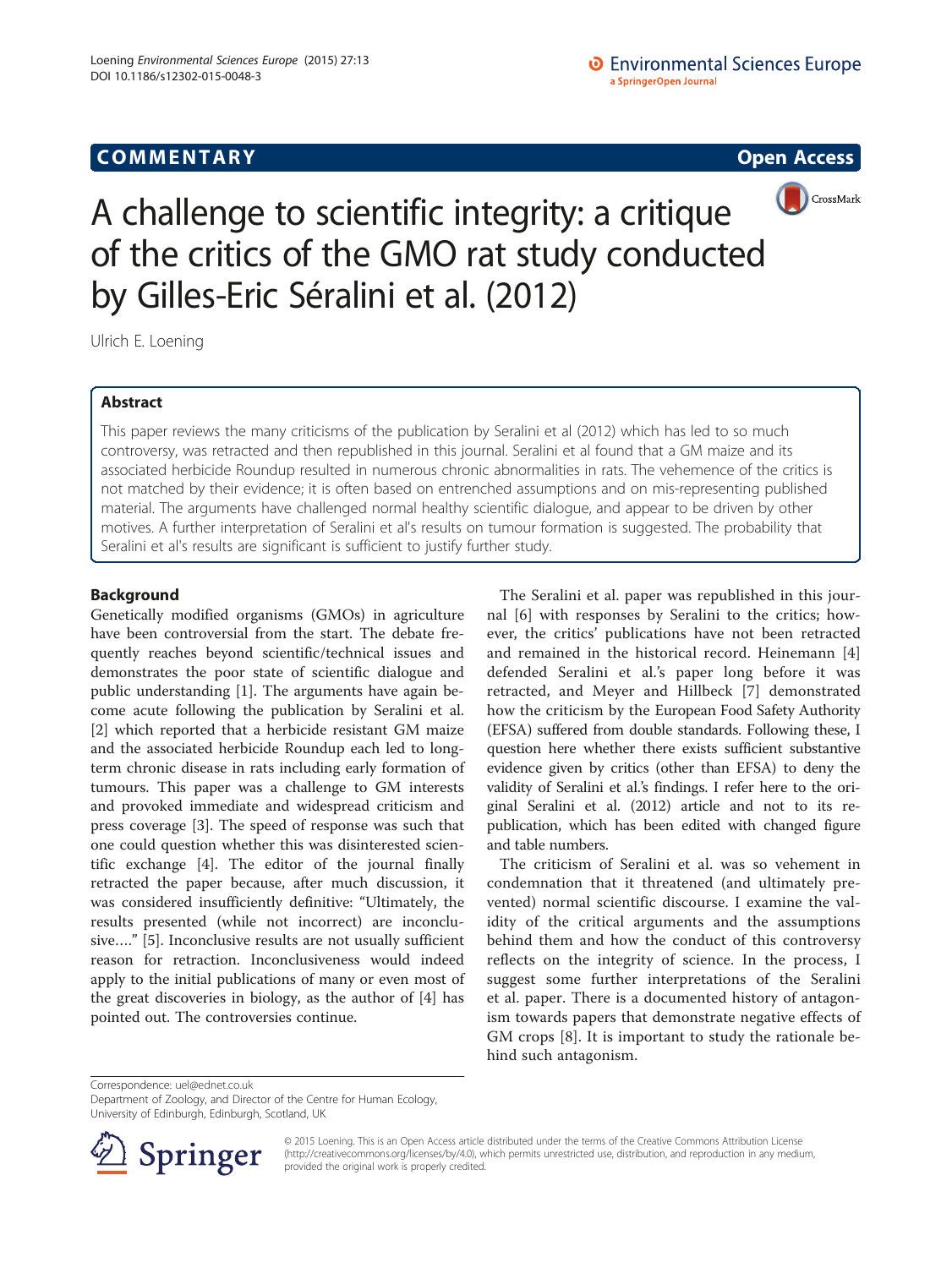#### <span id="page-1-0"></span>Outline of the Seralini et al. (2012) paper

Seralini et al.'s experimental design followed closely that of earlier work by others, with which it is compared in Table 1 of their paper. The major purpose was to extend the trials from the accepted protocol of 90 days to over 700 days, because some evidence of disease was already apparent after only 90 days.

In outline, Sprague Dawley (SD) rats, 8 weeks old, were randomly assigned into 10 groups of 10 for each sex (200 animals in total) and fed with rat chow supplemented with three proportions of the GM maize NK603, grown with or without Roundup (R). Control groups were fed with rat chow supplemented with the non-transgenic maize as control. The drinking water for three further groups was supplemented with three concentrations of Roundup, the lowest being below the permitted standards for drinking water, and a control. The rats were monitored twice weekly throughout, and blood samples were taken 11 times during the 750 days of the experiment. Body weight and food consumption were monitored but not reported. The health of these rats through life is described in figures, tables and photographs. An important difference from previous trials, and especially from Monsanto's trial given in their application for approval (released by the European Food Safety Authority in 2013), was the latter's use of some non-isogenic maize in control feeds. When the experimental rats showed effects that were within the spread of these controls, it was "concluded that this difference was not biologically meaningful." In this way, small effects up to 90 days were ignored.

To the authors' surprise many treated rats, especially females, developed tumours after a year, while the controls developed fewer tumours and later. The numerous effects on liver, kidney and pituitary functions were expected from the authors' previous data.

#### Sources of the criticisms of the Seralini et al. paper

The widespread condemnation of the Seralini et al. paper was publicised via three routes:

1. The Science Media Centre was quick to publicise many comments online [\[9](#page-8-0)]. Publication was so fast that some critics had very little time to study the paper adequately;

- 2. About 17 letters to the editor of Food and Chemical Toxicology (FCT) criticised the paper and asked for its retraction [\[10\]](#page-8-0);
- 3. A fuller paper of criticism appeared later (Arjo et al. [\[11\]](#page-8-0)), and an informative report was published by The Flemish Interuniversity Institute for Biotechnology (Vlaams Interuniversitair Instituut voor Biotechnologie) (VIB) [\[12](#page-8-0)], (quoted by [\[13](#page-8-0)] in the submission to FCT); the European Food Safety Authority compiled similar materials [[14\]](#page-8-0) which were the subject of critique by Meyer and Hillbeck [\[7\]](#page-8-0). Seralini et al. reply to other parts of Arjo et al.'s arguments, in their republished paper in this journal [[6](#page-8-0)].

#### Main Text

#### General criticisms

Most comments included general accusations about the quality of the work, such as:

"The study appeared to sweep aside all known benchmarks of scientific good practice and, more importantly, to ignore the minimal standards of scientific and ethical conduct…" (Arjo et al. [[11](#page-8-0)]), and

"Throughout their manuscript, Séralini et al. ignore clear indications that there is something fundamentally wrong in their experimental design" (Grunewald [\[13\]](#page-8-0)).

Such judgments were widespread. Does the evidence justify them?

Many challenged the study design for not following OECD or EPA protocols for safety testing for tumours. The experiments, however, were not safety tests. A safety test requires a large enough trial not to miss a rare occurrence. No one would be satisfied by a safety test with only 10 animals. These particular OECD and EPA protocols are therefore not relevant. It must also be stressed that differences in experimental protocol do not necessarily imply that one or another is flawed, as Meyer and Hillbeck [[7\]](#page-8-0) pointed out.

Table 1 The ratios of tumour days in GMO-treated female rats to controls over different time periods, taken from Seralini et al.'s Figure 2 by summing numbers of tumours appearing over 25-day periods. A ratio of 1 would indicate no difference from control; this is approached in the last 100 days, showing numerically what can be seen in the figure, at which time the experimental findings become less significant, as described in the text

| Days       | Ratio tumour days treated/control | Number of tumours $\times$ 25-day periods |
|------------|-----------------------------------|-------------------------------------------|
| 100 to 550 | 3.04                              | -91                                       |
| 100 to 650 | 2.38                              | 179                                       |
| 550 to 650 | 1.92                              | 88                                        |
| 650 to 750 | 1.23                              | 94                                        |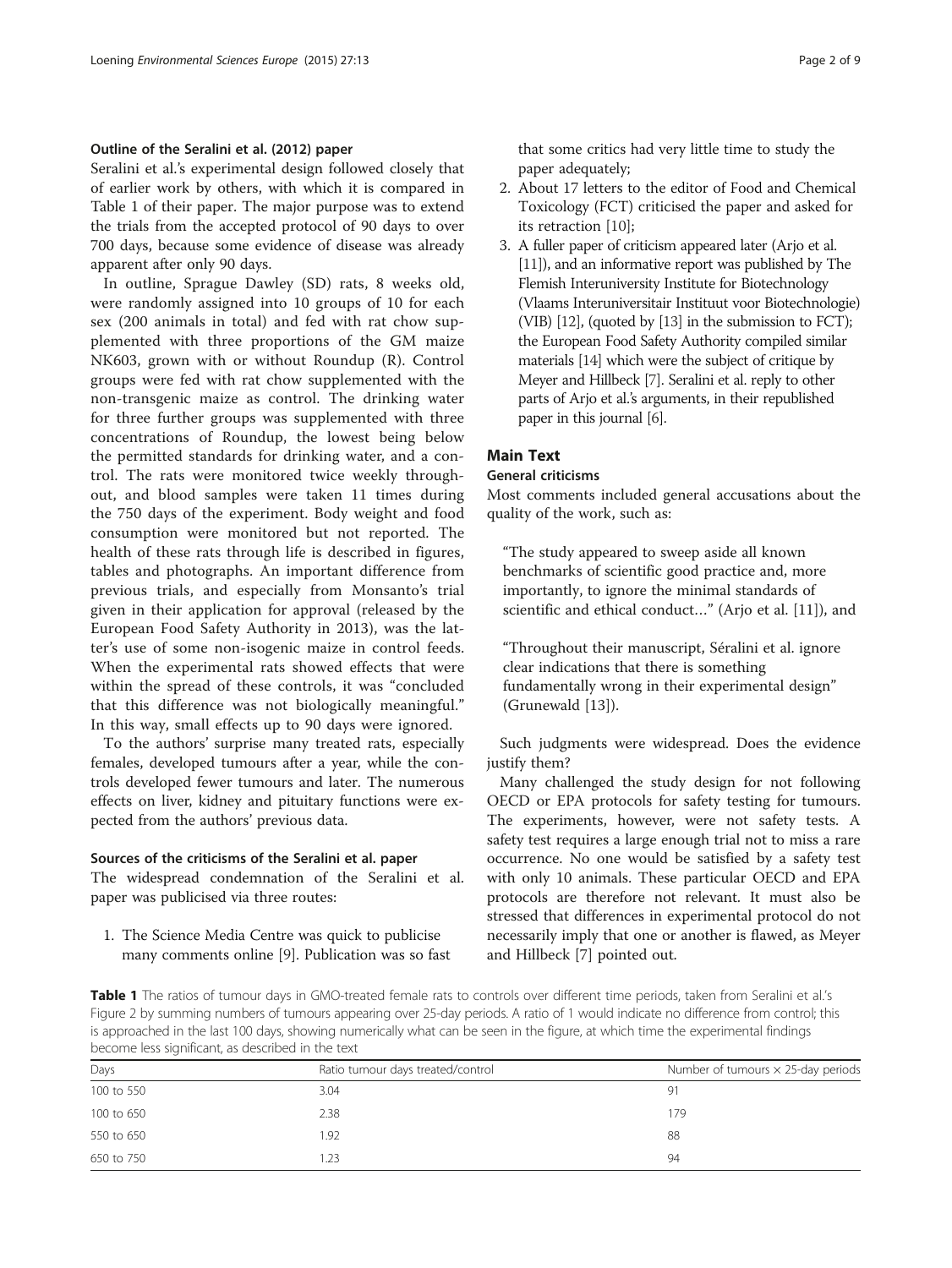Arjo et al. identify the basis of poor design thus: "The key flaw in the paper is the poor study design, which is based on the discredited hypothesis that inserting a gene into the genome of a crop species is inherently more likely to produce unintended, unexpected and hazardous characteristics than would be the case using conventional breeding."

There are several different fundamental errors in this statement, which assumes that an inserted gene can have no adverse action other than the intended action. This is a commonly held assumption and is related to the concept of "substantial equivalence", but it is factually wrong; the hypothesis in the quote is not discredited by the majority of scientists. This is considered more fully in the "Discussion" section.

#### A multiplicity of errors

The critics point out a diversity of errors within the Seralini et al. paper. The VIB report concludes with a bullet-pointed list of identified errors including the following:

"There is no mention of how the nutritional balance was kept in the various diets. If you replace 22 or 33 % of the food with maize, you change the percentage or the amount of carbohydrates, protein, fats, fiber, vitamins and so on, in the diet."

"There is no indication whatsoever of whether the genetically modified maize originating from the land that was sprayed with Roundup contained traces of the degradation products of Roundup and, if so, how much there was, and how this compared to the amount of Roundup that was fed to all the animals".

Arjo et al. listed "many major critical errors" in their Table 3. For example, under the heading "False or unsubstantiated statements", they and others give several instances of inadequate reporting of results and of tests that were made. They claim that there is insufficient detail about the feed materials; as in the VIB quote above, and by Wager [\[15](#page-8-0)]:

"a robust experiment would also include a random, unrelated diet, e.g., one derived from organic maize)….. Critical details on how much food was consumed by each rat are absent, making it impossible to establish any dose/response relationship."

These comments fail to appreciate that all diets, including the controls, were equally balanced with 33 % maize (GM or not); sources and details of the feed materials are described by Seralini et al., but more detail would have been useful. The GM maize grown with Roundup was as in usual agricultural practice, and maize was tested for contaminating pesticides. It is correct that total feed intake and rat weights were not reported, but they were monitored. Again, more data would be useful.

A common complaint was that neither the concentration and stability of glyphosate in the drinking water nor the amounts consumed by rats were given: Roundup was given ad lib at stated concentrations. Since ad lib provision represents a realistic regime, as it would be for farm animals and for humans, the amounts consumed by rats are not relevant. The use of Roundup is considered separately below.

Many complained that "Control data [was] not always included in the limited cases where data are presented to support the conclusions". With few exceptions, this is incorrect. All tables and figures other than the photographs of rats with tumours (Figure 3, Seralini et al.) include the relevant control data; (note that the important Figure 2 is ignored by all, as described below).

The above are typical examples of criticism that arises from misreading or misunderstanding the paper and selection of mostly minor or irrelevant matters. In many cases, further information would indeed have enriched the paper and might have been provided in a supplementary paper online.

I conclude that these critical comments could have been addressed in a workshop presentation of the results and most complaints could be answered by provision of more data. None are sufficient, however, to invalidate the data and results of Seralini et al.

Most critics comment on the number of deaths in control and experimental groups, for example pointing out that male rats that were given Roundup at the highest concentration actually lived a little longer than the controls. All of these comments, although quoting from Seralini et al.'s Figure 1 which gives the time course of occurrence of deaths, deal mainly with the totals of deaths at the end of the experiment. This, notably, is the fault in Arjo et al.'s Table [1](#page-1-0) [[11](#page-8-0)] which by not mentioning the timing is a misrepresentation. Similarly, the VIB paper [[12](#page-8-0)] quotes only the final end-of-experiment histograms from Figure 1, omitting the timing. While it does seem extraordinary that at the highest doses of Roundup male rats live a few days longer than controls, no significance can be attached to such small differences. (It is just conceivable that the highest concentration of Roundup offers some protection, in a non-monotonic manner; see [\[16](#page-8-0)].) Since Seralini et al. themselves draw no essential conclusions from Figure 1, the matter does not justify further concern.

#### The incidence of tumours

Figure 2 in Seralini et al. shows that treated rats acquired tumours earlier than did the controls. It was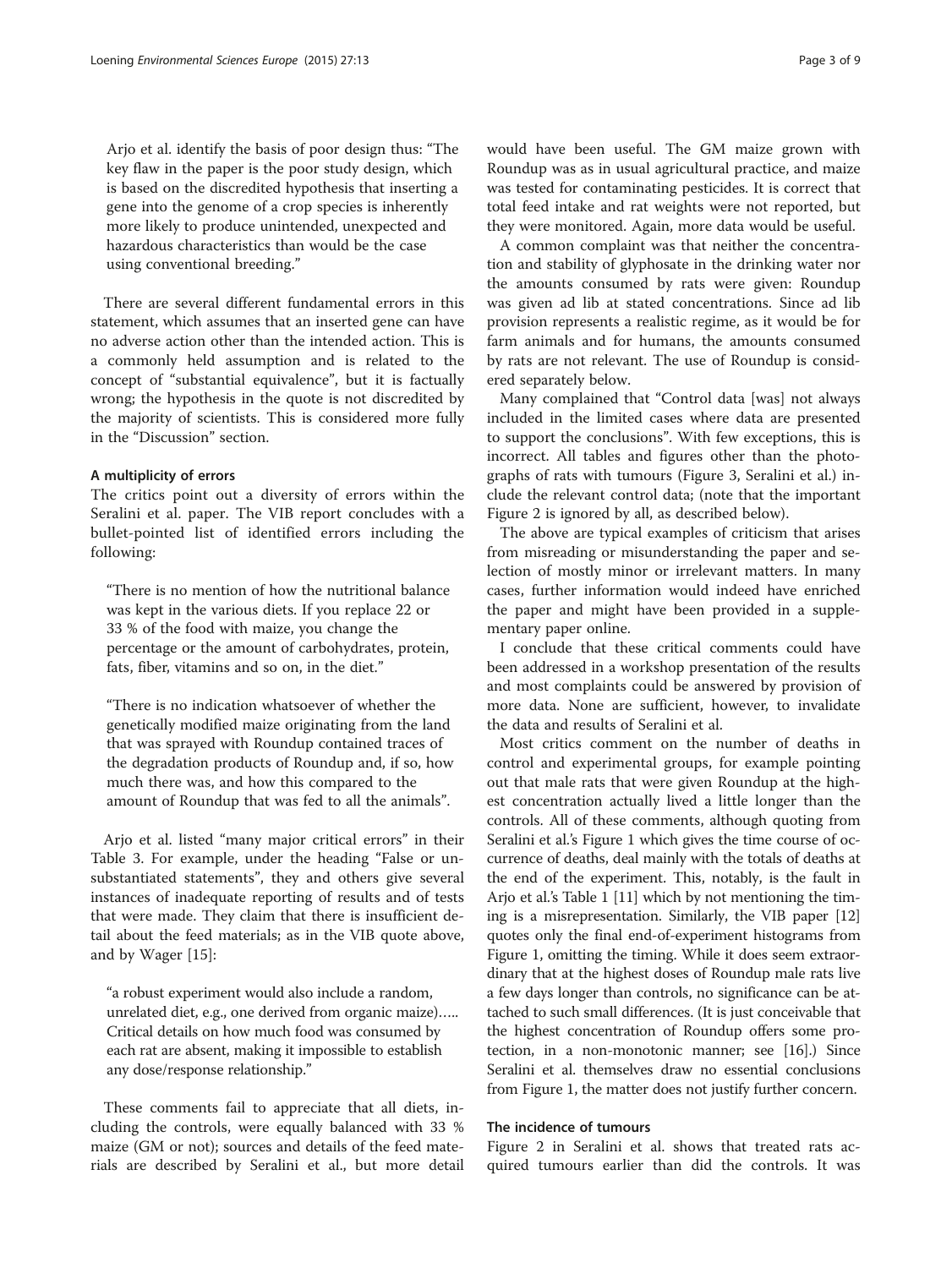Figure 2 with its accompanying photographs of tumours that became the subject of widespread concern, media coverage and controversy. The two most frequent and substantive criticisms of the paper were that the numbers of rats were too small with too few controls and that Sprague Dawley (SD) rats suffer spontaneous tumours anyway, making the conclusions of Seralini et al. meaningless. EFSA, for example, states: [\[14\]](#page-8-0) "….the observed frequency of tumours is influenced by the natural occurence of tumours typical of this strain, regardless of any treatment. This is neither taken into account nor discussed in the Séralini et al. (2012) publication."

Yet most of the critics in the several communications cited above never mention Seralini et al.'s Figure 2 and do not discuss or criticise its findings. One critic who did mention Figure 2 [[17\]](#page-8-0) complained: "There are other confusing sentences that also reflect poor editorial work, for example "Up to 14 months, no animals in the control groups showed any signs of tumors whilst 10–30 % of treated females per group developed tumors, with the exception of one group  $(33 % GMO + R)$ ."....I was left wondering if anyone had really read the paper carefully." Careful reading shows that the quoted sentence is factually correct. Another also found the paper difficult to interpret [\[18\]](#page-8-0) and questioned whether control rats got tumours because of the absence of photographs of control tumours. This critic concluded: "Numerically, we cannot tell, because they are absent also from Figure 2." Every section of Figure 2, however, shows a control curve. The critic's error could be a misreading, perhaps the result of the too rapid reply required by the Science Media Centre (the same critic also misread Table 2, which included the 10 controls, not fewer; the wording here is clear but can be misread) VIB, [\[12](#page-8-0)] without mention or quote from Figure 2 concludes: "Only once you have increased the size of the groups significantly will the chances that you have divided the animals incorrectly drop considerably. This is the second fundamental flaw in the research design used by Séralini et al. They use far too few animals per treated group."Their criticism is considered further below under "Statistical issues" section.

Since Figure 2 is of core importance for the whole paper, I offer my interpretation as follows:

Simple inspection of Figure 2 shows that the curves of appearance of tumours in treated rats rise ahead of those representing the control tumours. Incidence of tumours in control rats are generally consistent with the published literature (such as the five references quoted by Arjo et al., see below) and serve to check against unforeseen local anomalies. It is important to note that there is considerable variation in the literature about the incidence of tumours in control SD rats. Many studies concluding that GM materials are safe have used such

variable historical controls. The variation serves to increase the background "noise" and this tends to hide small indications of disease, as reviewed in [[19](#page-8-0)] and explored by Meyer and Hillbeck [\[7](#page-8-0)].

As rats age and their pathology increases, so the difference between treated and control rats decreases; in other words, the signal-to-noise ratio of experimental to control reduces. Yet most critics considered only the incidence of tumours *at the end* of the experiments, that is, when the signal-to-noise ratio must have become low. For example, 1 of the 17 critics in [\[10\]](#page-8-0) showed ingeniously that the figures for tumour incidence in Seralini et al.'s Table 2 looked like random numbers. The figures he quoted, however, were also end-of-experiment data. Nevertheless, the total of pathologies in the treated animals remained always greater than in the controls even this Table 2. Critics (including VIB) fail to discuss the timing of appearance of tumours in Figure 2. It is the timing of appearance of tumours that, to me, is significant and should not be overlooked.

In Figure 2, the tumour incidence in treated and control rats can be seen as the areas enclosed between the respective curves and the x-axis for any chosen time period. The units for these areas can be defined as "accumulated tumour days". These can be easily summed from the graphs in Figure 2 in order to put tangible figures to otherwise intuitive visualisation. One can then express the results as the ratio of "tumour days" in treated rats to "tumour days" in control rats for any specified period. For example, I added the tumour days in Figure 2 "FEMALES GMO" (top right) by summing together the tumours as they appeared under all three feeding doses of 11, 22, and 33 % GMO (divided by 3 to apply per 10 rats) neglecting any differences between doses. In this way, 30 treated rats are compared to 10 controls. The ratios of tumour days of treated to control rats are shown in Table [1.](#page-1-0)

The change in the ratio with time provides a measure of internal control. In this example, during the period of 100–650 days, there are nearly 2 ½ times as many tumour days in the treated rats as in the control rats, while in the last 100 of these (550–650 days), the ratio is only 1.92. This suggests that significant results are limited to about 550 days. No statistical analysis could deny that the large ratio of 3.04 up to 550 days is significant.

However, results presented in this way could be subjected to serious errors at the early stages when very few tumours occur. For this reason, the total numbers of tumour days are indicated. (see also the VIB criticism under the "Statistical issues" section below.)

One can also express the results as time of appearance of the first five tumours per 10 rats (i.e., 50 % occurrence). This is 710 days for controls, 470 to 630 for GMO treated and 470 to 530 for Roundup treated. This provides a convenient way to summarise the findings, akin to an "LD50".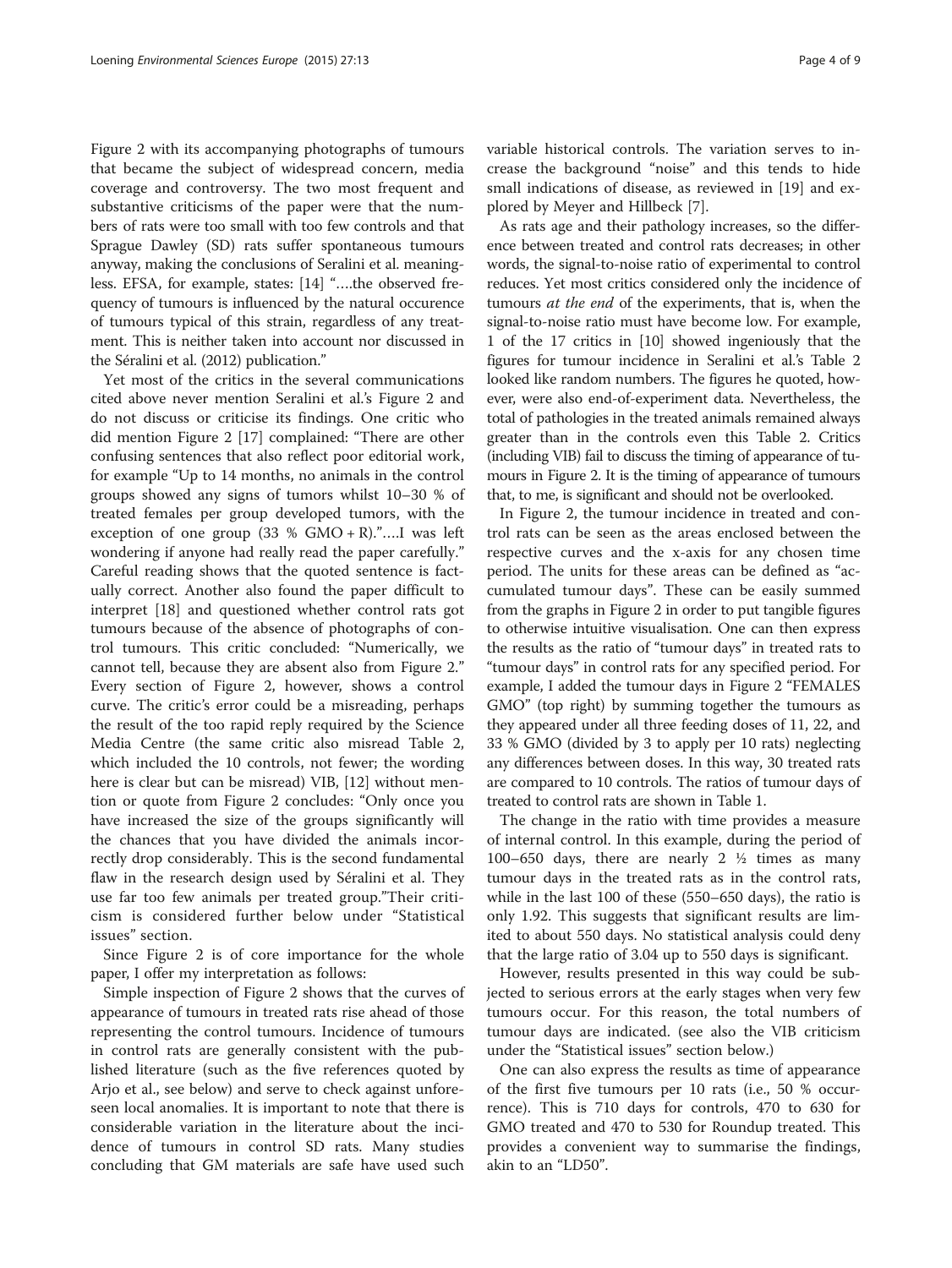The above analysis is consistent with the authors' conclusions that the treated rats developed tumours significantly sooner than did the control rats. The results are also consistent with the critics' arguments and with the literature, which shows that SD rats get tumours anyway, but only later in life.

I conclude that, contrary to the criticisms, SD rats are the appropriate animal for these experiments precisely because of their susceptibility to late tumorogenesis, in agreement with Meyer and Hillbeck [[7\]](#page-8-0). This idea is taken further in the "Discussion" section.

In summary, Figure 2, which with its accompanying photographs gave rise to the most publicity (yet has been the most ignored by all the critics), acts as the crucial and informative data about the onset of tumours. The figure shows clearly that there is an effect by a GM crop as well as by its associated herbicide. There is no reason to extrapolate these findings, however, beyond the experimental results. The conclusions of Seralini et al. need not apply to other GM systems, as seems to have been assumed by many anti-GMO interests, as well as by most of the critics.

#### Statistical issues

Among the many criticisms about the statistics used, VIB elegantly describe the possible errors from using too few controls: "The chances that we will have made groups of 10 among the females in which in the one instance two and in the other instance nine animals will spontaneously develop tumors, or four and eight instead of six, are extremely good" "This is a fundamental error in the research design: there are too few control groups in relation to the treated groups."

It is of course possible that of the 10 groups of 20 rats (10 for each sex) tested, 1 group has a lower incidence of spontaneous tumours than the rest. Such a group would be an outlier in the distribution. An outlier like this could happen to be chosen by the researchers as a control. The probability of a whole group of 10 rats showing a lower incidence of tumours is low, and there is a 1 in 10 probability that such a group would be chosen as control. In this unlikely case, Seralini et al.'s conclusions would indeed be rendered invalid. This argument seems to answer: "…how, in such a long-term experiment, can you differentiate between tumors that occur spontaneously from those that occur as a consequence of eating genetically modified maize, or drinking Roundup."

The analysis I give probably answers the above by considering the time course of appearance of tumours. Neglect of the timing of tumour appearance was a universal error of the critics.

Seralini et al.'s Figure 5 shows the SEMs of the numerous parameters measured at 15 months, (450 days) arranged in order from the highest increase to the highest decrease of a parameter, over control values. It would be difficult to argue that these are without significance. Any experimental biologist, searching for effects and finding results such as Seralini et al. did in Figures 2 and 5, would assume that they had found something sufficiently meaningful to justify further experimentation. Imagine that if the experiments had given the opposite results and showed that the onset of tumours was delayed by the treatments, the same critics may have (sceptically) accepted those findings as hints towards finding ways to delay human tumourogenesis!

More animals and statistical analysis might have allowed one to determine a greater or lesser degree of confidence; but certainty was not claimed by Seralini et al. and nor was it required, since theirs was not a test for safety. The results in the (largely ignored) Figure 2 leave us with the likelihood that the effects are real and the probability that they are of significance.

Scientific common sense must be the initial way to assess this experimental data; statistical analysis follows when needed, but usually it is better to repeat the experiment with appropriate improvements. In this case, with hindsight, two sets of 10 control rats would have enhanced the evidence. Meanwhile, Seralini et al.'s results remain significant, even if the level of confidence is below 95 %.

#### Roundup and glyphosate

There was much criticism that glyphosate concentrations and levels of its consumption were not given by the researchers and that only a whole formulation of Roundup was described and used. Arjo et al. took this further suggesting that Seralini et al. "justify the use of commercial formulations rather than the pure active ingredient on the tenuous basis that environmental exposure is to the whole product. The weakness of this argument is apparent from the differing behavior of formulations and their ingredients in terms of environmental stability, mobility in ground water, …" [[11](#page-8-0)].

Roundup is the commercial material being tested; one cannot know a priori whether any toxicity is due to glyphosate or an adjuvant or to their combined actions. This is a common error that assumes that because glyphosate is the active herbicide principle it is also the material to be tested for other activities; this puts assumption before experiment. There are many reports about the toxicity of glyphosate itself (e.g., [\[19, 20](#page-8-0)] and of its untoward effects on the microbial community in soils [\[21\]](#page-8-0).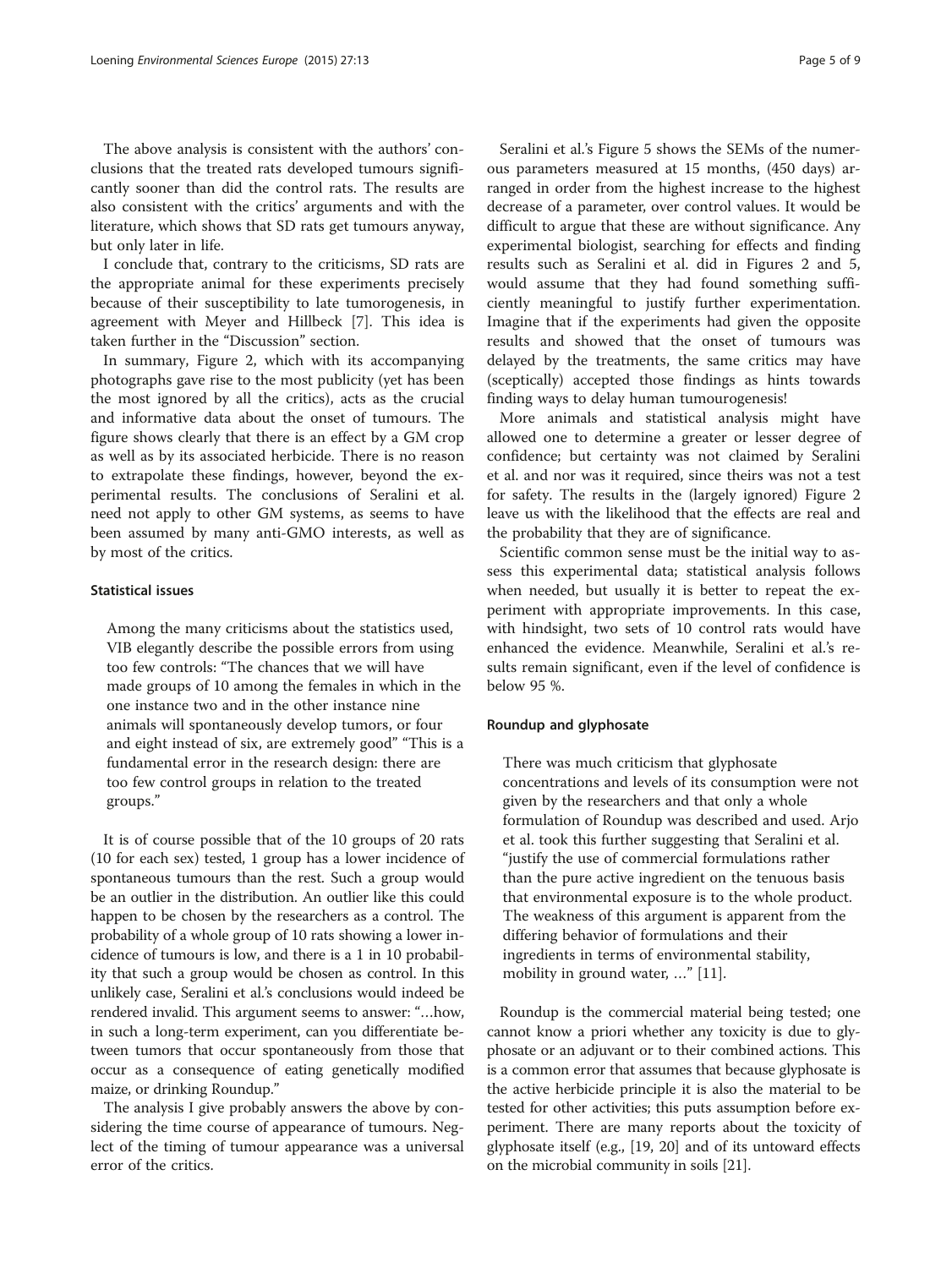Many others assume that there should be a doseresponse relationship, for example: "…highest incidence of tumors supposedly found in the animals administered the lowest dose. These conclusions are not only implausible, but they are entirely discordant with the body of literature already available for glyphosate." [\[11](#page-8-0)]. However, there is a growing body of literature about damage caused by glyphosate, such as [[20\]](#page-8-0) quoted above; also, non-monotonic dose-response curves are common in biology [\[16](#page-8-0)].

I conclude that the criticisms about the use of Roundup by Seralini et al. were not relevant to the experiment, which was concerned with the material used in agricultural practice, not with glyphosate itself.

#### The 90-day protocol

The conventional 90-day test period has become the norm, and most deny the need for longer term experiments: Arjo et al. defend the 90-day protocol thus: "This particular rat strain exhibits a 45–80 % incidence of spontaneous tumors in the absence of any exogenous factor, depending on the diet and whether or not fed ad libitum (Prejean et al. 1973; Davis et al. 1956; Keenan et al. 1996; Suzuki et al. 1979; Thompson et al. 1961). The rats normally begin developing these spontaneous tumors after 90 days, and are used in shorter-term experiments to ascertain tumorigenicity,...."

None of the above references given in the Arjo et al. paper anywhere mention 90 days, and none of them give a time scale for the appearance of tumours. Each states, however, that rats develop tumours only in older age, such as "540 days" (Davis et al. and Prejean et al.) or older than "18 months" (Suzucki et al.) and, with a complex chow formulation, "in female rats ranging in age from 11 to 30 months (21.78 average)" (Thompson et al.); Keenan et al. report tumour incidence later in life, reduced under a restricted diet, a similar finding to the older one of Davis.

One has to conclude that the above quoted paragraph is erroneous reporting of all five references. The case for longer term experiments remains. One might note that the protocol of 90 days became the norm after it was set arbitrarily by Monsanto in its applications and has been since adopted by others without question or any apparent justification.

#### Conclusions from the critical evidence

The criticisms described above contain several serious flaws and omissions, such as the following:

- Misreporting (e.g., of the five references and their association with 90-day trials);
- Misunderstanding (e.g., the omission of Figure 2 and the distortion of the use of Roundup);
- Unwarranted assumptions (e.g., putting presumption before experiment, such as expecting a doseresponse effect and the discrediting a common hypothesis (see below);
- Misreading of data, especially regarding experimental controls (e.g., complaints that there were none in critical places).

The criticisms also included useful comments, such as the dearth of detailed information on food consumption and rats' weights; these were measured by Seralini et al. but not reported and could have been provided online as supplementary information.

However, as illustrated with the examples given, I could not find any substantive material definitive enough to invalidate the paper. The most substantial and repeated criticisms were either false or could be answered easily. We are left, predominantly, with polemical criticisms that fail scientifically.

This is an unsatisfactory situation for the interests of biotechnologists in gene transfer (GMOs) as well as for any deeper understanding of the issues among biologists and the public. It is worthwhile, therefore, to examine underlying modes of thought that led to such vehement denial.

#### **Discussion**

However, improbable they may seem, Seralini et al.'s results indicate that the GM system has caused disease in the rats and that the causal agent(s) is not a macro change in the feed but a micro unknown non-visible change. Such a change would escape notice in analyses that search for unintended changes in metabolic materials, as described by Herman and Price [\[22](#page-8-0)] in their plea that: "suspect unintended compositional effects that could be caused by genetic modification have not materialized on the basis of this substantial literature. Hence, compositional equivalence studies uniquely required for GM crops may no longer be justified on the basis of scientific uncertainty".

If, then, the crucial changes in the GM crop are micro and more like hormonal ones as Seralini et al. suggest, it also follows that the experiment can be a difficult one to confirm depending, as it must, on unknown small effects.

#### What underlies the criticisms of Seralini et al.?

Arjo et al. claim (as quoted above) that the hypothesis of damage from inserted genes is discredited. The evidence for this claim is clear: that the methods of gene transfer are a success, that the crop plant does have the characteristics intended, and that GM crops are grown and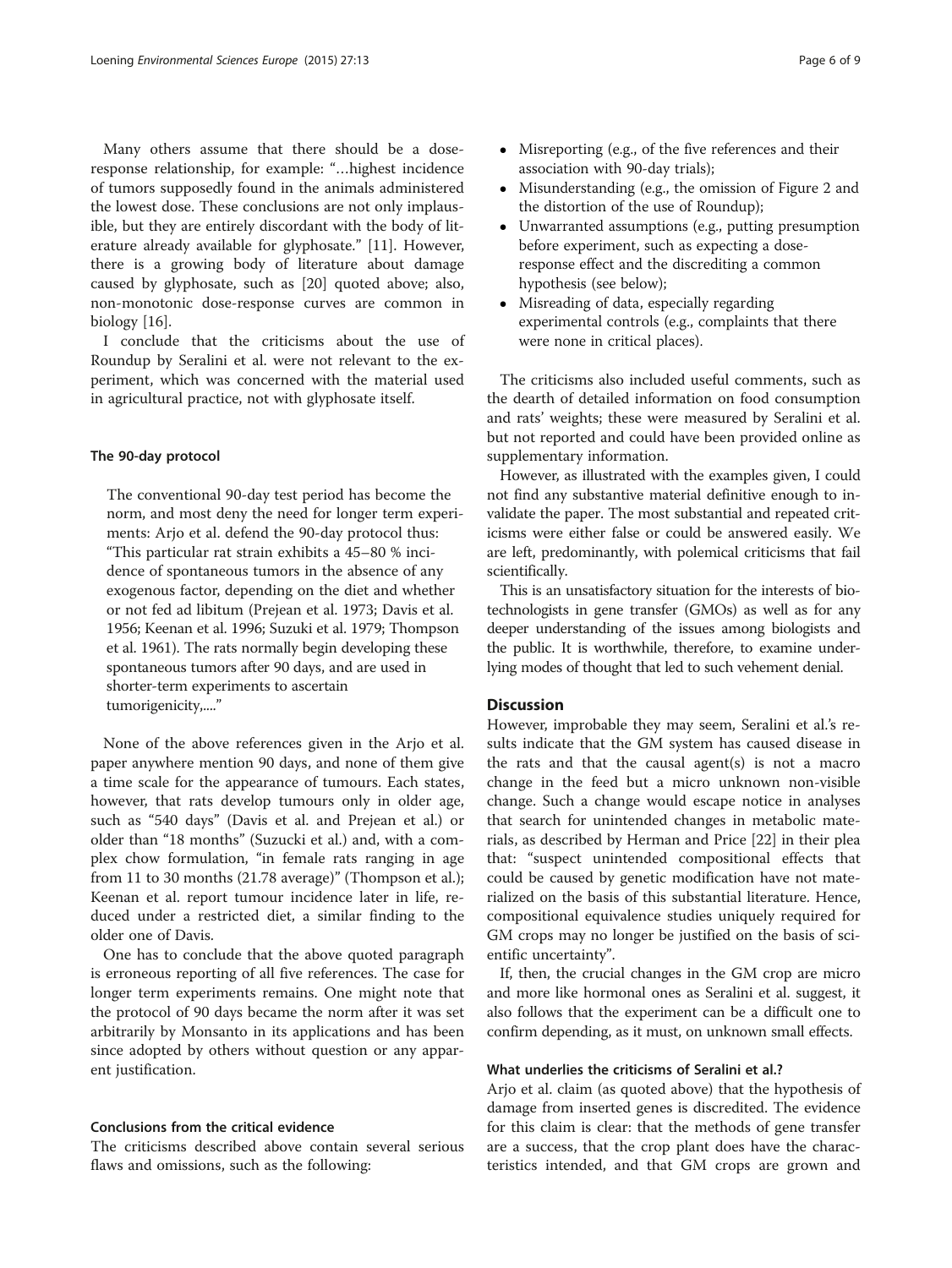consumed around the world with no obvious adverse properties. This also supports the basic principles of genetics on which the GM technology is based. Arjo et al.'s claim seems to be shared implicitly by most or all of the critics of the Seralini et al. paper. It seems, however, that problems begin to appear only when searches for other and unintended effects become more thorough and extended, as in Seralini et al.'s paper. There is now growing evidence that the claim is false, with the following implications:

- 1. Arjo et al.'s accusation of "bad design" due to the "discredited" hypothesis is false, because the hypothesis that inserted genes may produce unwanted effects is a finding, not a presumption. That the accusation is false is also underlined by the internationally binding legislation of the UN Cartagena Protocol on Biosafety of 2000 carried forward in 2014 and representing the minimum consensus of over 160 signatory nations.
- 2. Of all the assertions made this one most requires supporting references despite its widespread acceptance, but none are given nor are they in similar criticisms by other critics, except for the repeated references to other long-term trials that showed no harmful effects.
- 3. Many studies show that inserted genes do exert multiple effects, reviewed in [\[23\]](#page-8-0). The basics of gene structure and function lead one to expect this. Thus, a) most genes are pleiotropic, exerting unknown diversities of functions; b) many proteins themselves have multiple activities, including control functions; c) most "junk" DNA is transcribed (as emphasised by ENCODE), and the RNA has complex multiple control functions; d) as a result, a randomly inserted gene is likely to hit some function; e) the transferred gene, with a strong promoter added and introns removed, may have activities other than those intended. (Much of this was apparent 14 years ago [[1](#page-8-0)].)
- 4. Therefore, the idea that inserted genes exert no unintended damaging effects is an implicit hypothesis which has become an assumption and is now entrenched as a consensus. This consensus cannot be applied as criticism of Seralini et al.'s paper merely because it indicated the opposite of those many other results.
- 5. This consensus also allows the continued misuse of the ill-defined term "GMO", leading for example, to the frequent claims that "Genetic Modification" is merely a form of speeded up breeding carried out ever since agriculture began. Maybe this is intended to allay public fears by showing how the process is ordinary, occurs in nature and is nothing new, (gene modification is after all the basis of evolution).

Thereby, the new and exciting developments of gene transfer methods become buried from view, rather than being extolled. Public understanding of science is therefore betrayed and this stance becomes counter-productive.

There are so many such instances of accepted philosophies or dogmatic assumptions in the history of science that the geneticist Waddington, who introduced the idea of epigenetics, coined the acronym COWDUNG (COnventional Wisdom of the DominaNt GroUp), [[24](#page-8-0)]. Those who have worked on or tried to publish findings that run contrary to a prevailing consensus have been condemned or ignored and suffered years of opposition, even if proved to be ultimately correct (for example, recall Peter Mitchell's long struggle to combine the (at the time almost opposed) fields of structural cell biology of membranes with the biochemistry of soluble enzymes to create his chemiosmotic hypothesis, now the accepted mechanism of how mitochondria and chloroplasts work; or the years of disbelief in Howard Temin's evidence for "reverse" transcription because at the time the Central Dogma of molecular biology was simplistically held to mean that information can flow only one way from DNA to RNA; even now we still call them "retroviruses"). These two examples are of healthy (if over-severe) scepticism which resisted the challenges to conventional perceptions. In these cases, increasing evidence over time led to new understanding.

But scientists who have published provocative results about GM crops have been vilified beyond any scientific justification [\[8](#page-8-0)], as seems to be the case here. Seralini et al. challenged the dominant consensus. Following this case, Carrasco [\[20\]](#page-8-0) was also attacked, even beyond his death. In contrast to my two examples above, such attitudes of vilification undermine and ultimately prevent scientific progress.

#### The rat tumours

Seralini et al.'s results deserve closer scrutiny. There appears to be a subtle influence of diet, which is already hinted at in other literature as cited above. One can compare the situation with that in humans, who are similarly prone to tumours with increasing age and in whom tumourogenesis is certainly hastened by known and unknown influences (as indicated by the incidences of cancer in different countries). For humans, no one denies the need for long-term studies; the rat 90-day trial could be compared with a tobacco smoking trial in human teenagers which is stopped in their 20s, long before lung cancer becomes apparent.

As many critics have pointed out, however, after more than 10 years of GMO crops, there are no signs of disease in animals or humans that can be ascribed to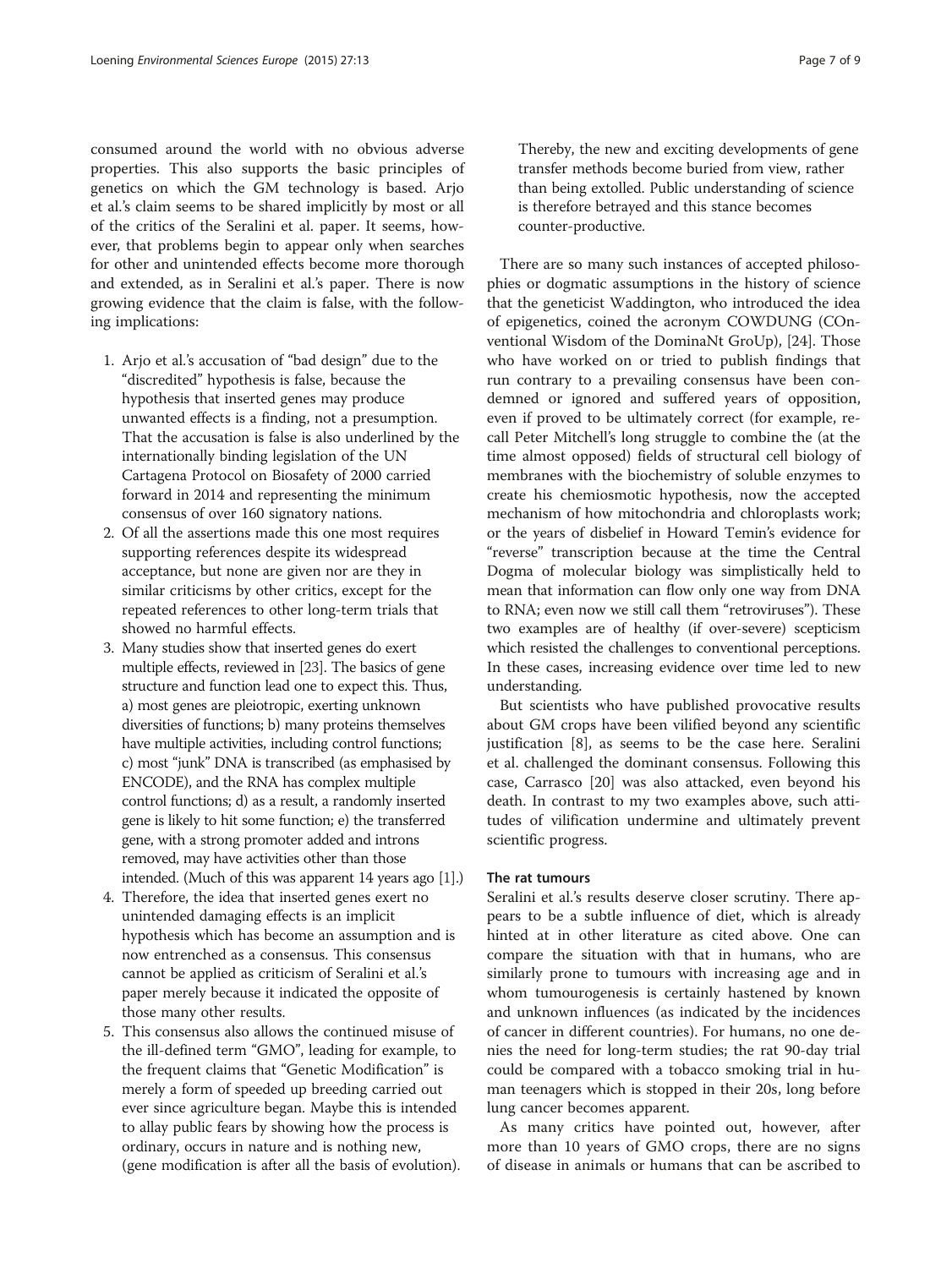GM technology. Seralini's answer to this is obvious: that farm animals do not live long enough [[25](#page-8-0)]; to which one can add that humans live too long and that there has not been time enough for major problems to develop. There is, however, evidence that some harm is becoming apparent. Among these is the opening paragraph of Keenan et al.'s paper (quoted by Arjo et al. in connection with the 90-day test, see above) which points out that "Laboratory rat survival in 2-year carcinogenicity studies has been declining over the past three decades." This is re-iterated later [[26\]](#page-8-0). Similarly, a farming report [[27\]](#page-8-0) lamented the increase in developmental abnormalities and abortion in cattle, threatening the industry over three decades. The report blamed oestrogen-like pollution. There have been many anecdotal reports from several countries of new abnormalities appearing on farms in recent years, especially following the introduction of Roundup for weedmanagement. Teratogenic effects of Roundup have been reported in vertebrates [[20\]](#page-8-0) and reviewed in [[19](#page-8-0)]. Early reports predate the use of GM crops, but Roundup and other herbicides have a longer history of widespread use.

Thompson et al.'s (1961) experiments (quoted in Arjo et al.) involved complex diets which could be the reason for the large temporal spread of onset of tumours (11–30 months). Perhaps they are a presage to Seralini et al. indicating that some features of rat chow can lead to abnormalities in sensitive animals. It should be noted that when tumour development is referred to as "spontaneous" this denotes ignorance of cause rather than lack of cause. One may therefore be able to find conditions in which SD rats develop fewer tumours than in normal laboratory controls. Given the probability that Seralini et al.'s findings have some validity, it would be worthwhile to try an "inverted" repeat of their experiments, in which improved diets are compared to "normal" controls, such as a trial with SD rats kept under semiwild conditions on an organic farm. The UK Government's National Health Service recommendation to consume "Five a Day" of fruit and vegetables is an uncontrolled trial of this sort, with one of the assumed benefits being a reduced incidence of cancer (although this is not at all proven).

#### Conclusion

#### The scientific/technological attitude

How is it that many distinguished gene transfer scientists have condemned Seralini et al. so vehemently on such a weak basis? The simplest answer is that theirs was such a bad paper but then why the vehemence? I have to conclude that long and deep engagement in the science of gene transfer (usually but incorrectly named "GMO", as

explained above) and safety testing has resulted in a blindly accepted consensus among a circle of gene engineering interests that makes any contradictory findings unacceptable. One is justified in asking as in [\[4](#page-8-0)] whether the criticism was motivated by something other than science, some conscious or unconscious imperative to defend the current COWDUNG (which is supported, one may note, by large corporate interests as also are the deniers of humancaused climate warming). A lack of consensus among scientists in general about the safety of GMOs was published in this journal while this paper was being written [[28](#page-8-0)].

Had the criticisms been worthy of rigorous scientific dialogue, useful progress could have resulted. For example, if one can identify a difference between insertion of a DNA cassette and insertions due to recombination in meiosis or insertions of transposons, then one might discover new features about the mechanisms and control of gene action. But the effect of the criticisms was to "silence" the discussion and to inhibit the scientific enquiry that Seralini et al. had initiated.

If a GM crop threatens a potential problem, then the response should be to check that problem and then fix it. Responsible further study might lead to new discoveries. As it is a far from resolving antagonism towards GMOs, the critics have fostered mistrust among both the public and among many biologists. Their efforts will be counter-productive for the further development of the subject. The matter has now become so polarised that it threatens the rationality of further debate, just at a time when gene transfer methods are becoming more sophisticated.

One can now question whether and how the present gene transfer technologies should be further applied to agriculture. Thus, Arjo et al. write (perhaps surprisingly): "New findings that affect entrenched opinions and economic interests have their detractors, particularly those with a potential global impact. One of the key ethical principles of science states that "not all that can be done must be done" (Institut Borja de Bioètica 2012). Science itself is neutral, but individual scientists and their supporters inevitably have particular interests...." [\[29](#page-8-0)] Precisely so, the great successes of applied molecular biology have led to their own shared and selfreinforced certainties, a COWDUNG or "Pie in the Sky" [[30\]](#page-8-0). Much of modern science has indeed been applied on the basis of "I can, therefore I do" [\[31](#page-8-0)]. The "plurality of opinion" about GMOs may be due to the differing attitudes about scientific progress and its applications. A re-think is in order. Seralini et al. [[25\]](#page-8-0) note that their paper was "a first step in the iterative investigation of the long-term health effects on mammals of these commercial products that should be replicated independently, as